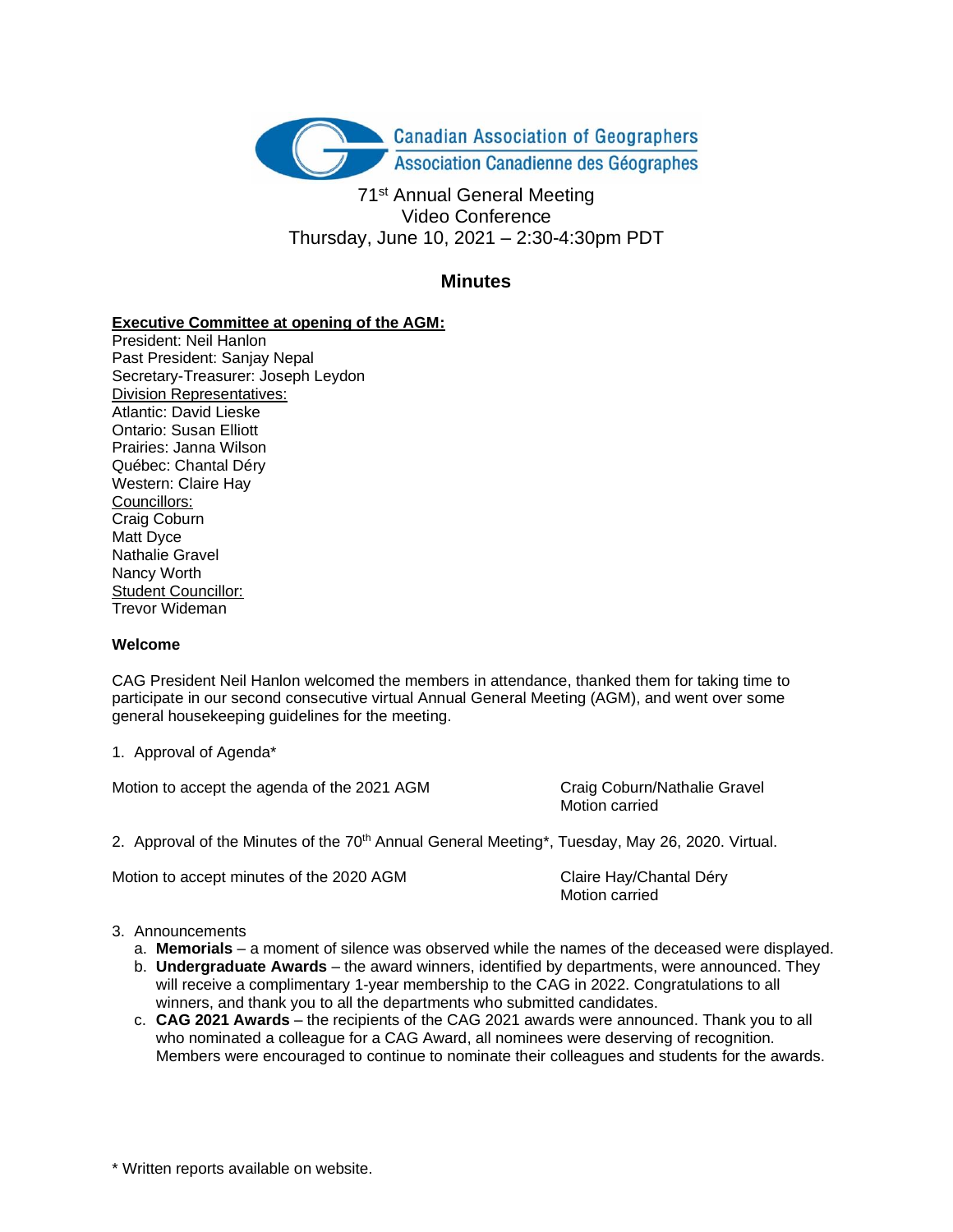#### REPORTS

4. *The Canadian Geographer (TCG)* – Editor's Report\*

TCG Editor Nadine Schuurman presented her report. She noted that the journal was affected by the pandemic in that there were fewer submissions and it was more difficult to find reviewers. There were four special sections in 2020, as well as efforts to increase the number of French papers thanks to French Editor Martin Simard. The most recent available Impact Factor was 1.032 for 2019. The editorial team continues to work on decreasing the time from submission to initial decision. The journal is in a good position overall.

Motion to receive the TCG Editor's Report Sanjay Nepal/Janna Wilson

Motion carried

- 5. Officers' Reports:
	- a. Secretary-Treasurer's Report
		- i. Financial Statements 2020\*

CAG Secretary-Treasurer Joseph Leydon went over the audited financial statements, clarifying that the qualified report refers to insufficient documentation from some of the divisions and study groups that had not yet moved their funds to be held centrally. He highlighted that the investments are all performing well despite the pandemic.

The membership revenue declined substantially in 2020, which was to be expected during the pandemic. The royalty revenue remains relatively stable. The major expenses, related to publications (TCG and GeogNews) and operations of the central office, have remained relatively stable. As a result of the pandemic and the cancellation of in-person meetings, there were no travel expenses for executive members, no student travel grants, and none of the regular expenses associated with the Annual Meeting in 2020.

Motion to accept the 2020 Financial Statements Nathalie Gravel/Craig Coburn

Motion carried

ii. Budget 2021

Joseph presented the budget, with actual revenues and expenses for 2020 and estimates for 2021. It is expected that revenues and expenditures for 2021 will be similar to those for 2020. Joseph proposed that the small surplus be held in reserve given the uncertainties of the pandemic and its potential impacts on revenue streams moving forward. Membership fees will remain at the 2020 level, in recognition of the difficulties that many institutions and members continue to face at this time.

Motion to accept the 2021 Budget **David Lieske/Sanjay Nepal** 

Motion carried

b. President's Report\*

Neil summarized his report, highlighting the recent and upcoming regional conferences, as well as the importance of virtual events and digital communications for keeping our community connected through the pandemic. He provided an update on the transition to a home-based central office. He thanked the Executive Committee members whose terms are ending, including Sanjay Nepal (Past President), Nancy Worth (Councillor), and Trevor Wideman (Student Councillor). Nathalie Gravel's term as Councillor is ending and she is moving into the position of Vice-President. The executive had two additional virtual meetings in the past year, and will continue to meet more frequently moving forward, including virtual meetings in the fall and spring in addition to the regular annual meetings. This year, the executive meetings were held virtually outside of the conference program, which will likely continue in the future as

\* Written reports available on website.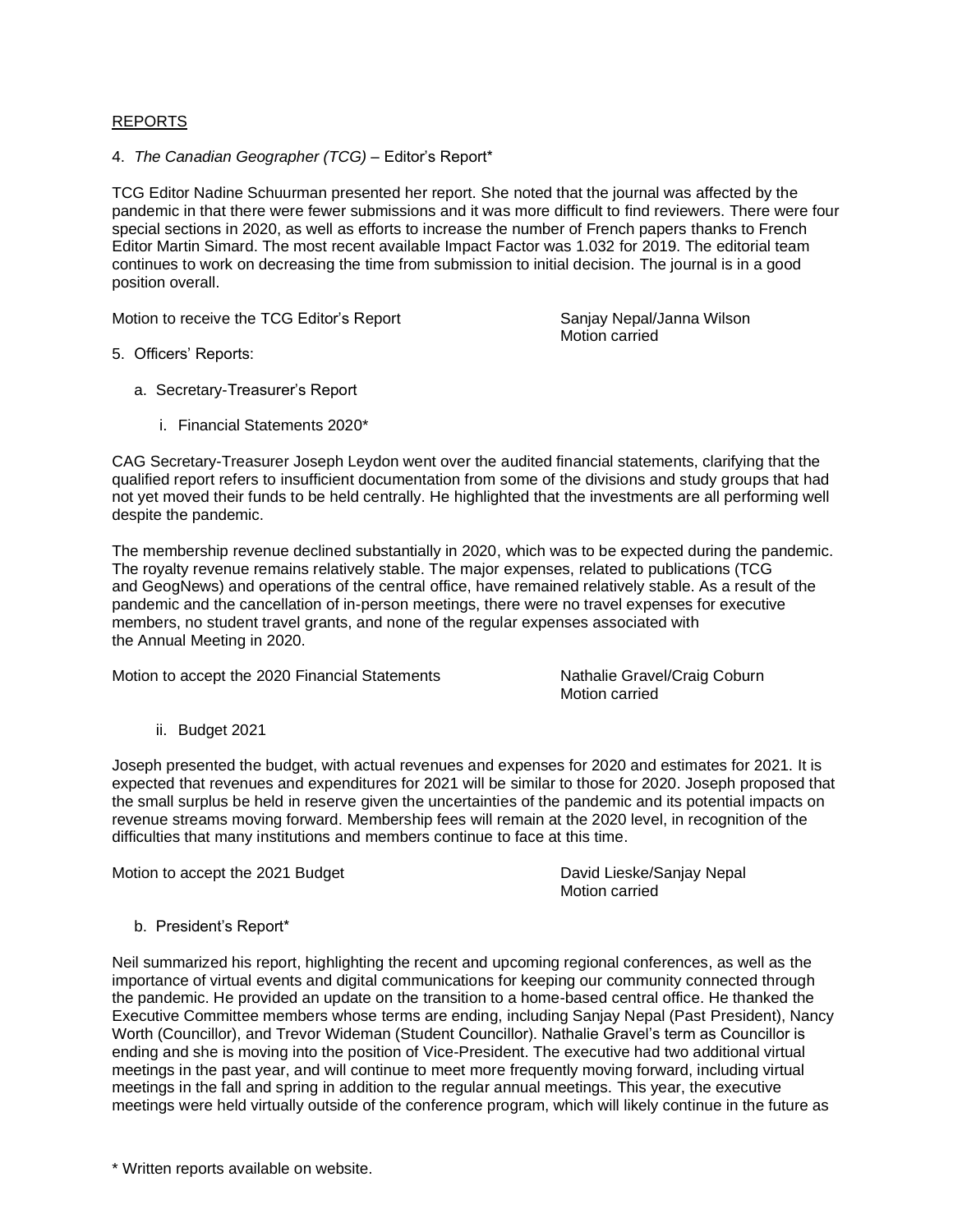a way to generate considerable cost savings from executive travel that can be earmarked for other purposes. Regarding the TCG, Nadine has agreed to stay on as editor until the end of 2023. He also provided some insight into the decline in membership, due in part to exceptional circumstances over the past several years, as outlined in the written report. The executive will be forming a Membership Task Force at its next meeting to evaluate and address the issue. He ended his report by sharing that he is proud of the accomplishments of the entire community as we've come through these challenging times, and looks forward to working together to renew and revitalize the CAG.

Motion to receive the President's Report Craig Coburn/Joseph Leydon

Motion carried

6. Division Reports

- a. Atlantic\*
- b. Québec\*
- c. Ontario\*
- d. Prairie\*
- e. Western\*

Motion to receive all Division reports **Susan Elliott/Claire Hay** 

Motion carried

- 7. National and International Affairs
	- a. The Federation for the Humanities and Social Sciences (CFHSS) Neil Hanlon attended the AGM on behalf of the CAG.
	- b. The Canadian Federation of Earth Sciences (CFES) Report Mary-Louise Byrne has stepped down as CAG representative to the CFES after many years of service. We are looking for a replacement.

Motion to receive the CFHSS and CFES reports Trevor Wideman/Joseph Leydon

Motion carried

## OTHER BUSINESS

8. Formation of committees on Equity, Diversity, Inclusion (EDI), and Indigeneity & Decolonization (I&D) To continually strive to make the CAG more inclusive and accessible to all, two committees will be formed at the next Executive Committee meeting to address these issues.

9. Nominations from the floor to the Elections Committee

In 2022 the CAG will be seeking nominations for one Francophone Student Councillor. The Elections Committee is composed of four members: Vice-President as Chair, two members chosen from the floor at the AGM, and one member of the Executive Committee. CAG members Evan Cleave and Scott Mitchell volunteered from the floor.

10. Adjournment

Motion to adjourn **Craig Coburn** Craig Coburn **Craig Coburn** 

\* Written reports available on website.